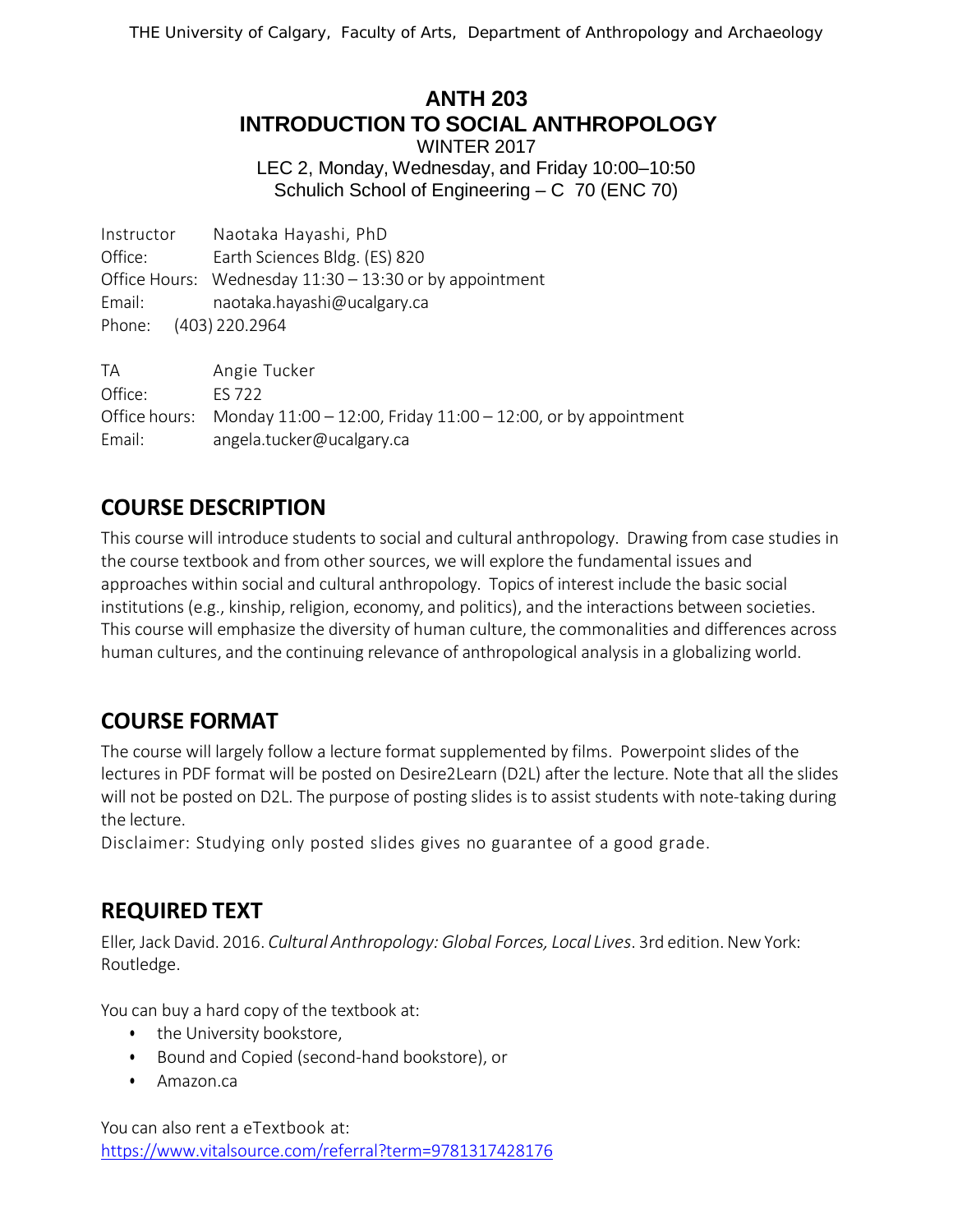The online version of the textbook is much cheaper than a hard copy. For example, the 120-day access to eTextbook costs only below US\$40, while Amazon sells a hard copy for over CAD\$110.

### **INTERNET RESOURCES ASSOCIATED WITH THE TEXT**

Routledge Interactive provides e-Textbook as well as multiple-choice questions for each chapter. Go to:

### <http://www.routledgeinteractive.com/>

Type the Redeem Code from the endpaper (the back of the front cover) of your textbook. This might be helpful to become familiar with the materials in the text. Although we will not be using their exams, you could still use their sample questions as a study aid.

Surfing the web can provide further exposure to the subject matter of this course. There are a myriad of relevant sites. You can start with the Department of Anthropology home page: [http://antharky.ucalgary.ca/links,](http://antharky.ucalgary.ca/links) or Anthropology resources on the Library web page: <http://libguides.ucalgary.ca/az.php?s=52601>

## **LECTURE SCHEDULE**

Please check out D2L regularly.

### **EVALUATIONS**

The final grades will be based upon marks on three mid-term exams, and a Registrar-scheduled final exam. Exam questions will be drawn from the lecture, course text, and films. The exam format will be multiple-choice.

| Midterm exam #1 | 16% | February 1, Wed.                                                                                                                                                         |
|-----------------|-----|--------------------------------------------------------------------------------------------------------------------------------------------------------------------------|
| Midterm exam #2 | 24% | February 27, Mon.                                                                                                                                                        |
| Midterm exam #3 | 24% | March 27, Mon.                                                                                                                                                           |
| Final exam      | 36% | TBA, some day in the Registrar-scheduled exam week (April 15–27)                                                                                                         |
|                 |     | The Final exam is cumulative. Namely, half the questions will be<br>drawn from modules after the midterm #3 while the other half will<br>be drawn from previous modules. |

### **GRADING SCHEME**

| A+    | 100–94.9%  |               | 94.8–89.9% | $A -$     | 89.8–84.9%      |
|-------|------------|---------------|------------|-----------|-----------------|
| $B+$  | 84.8–79.9% |               | 79 8–74 9% | $R_{-}$   | 74.8–70.9%      |
| $C++$ | 70.8–66.9% | $\mathcal{L}$ | 66.8–62.9% | $C_{\pm}$ | 62.8–58.9%      |
| $D+$  | 58.8–54.9% |               | 54.8–49.9% | H         | 49.8% and below |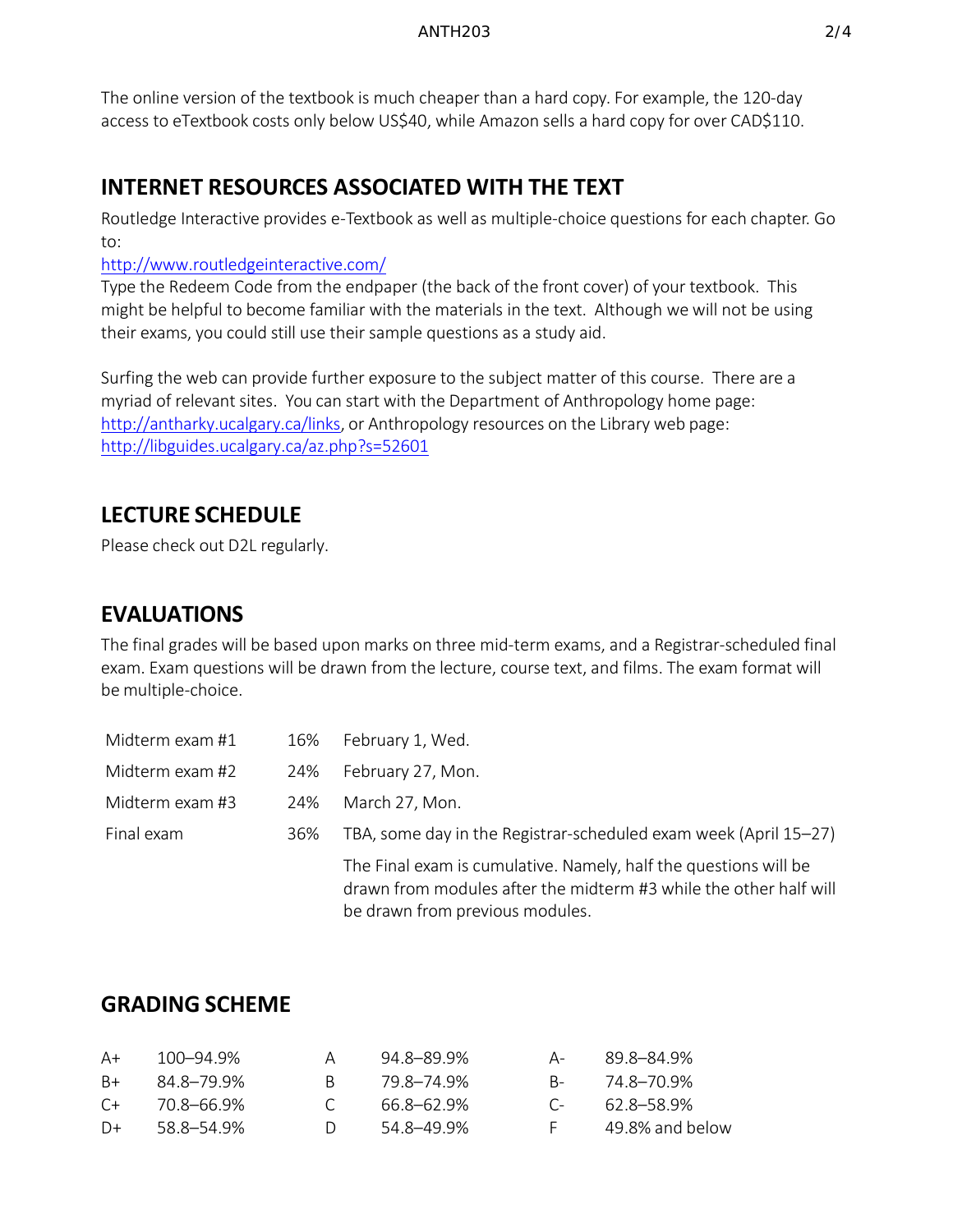#### ANTH 203 3/4

Test re-writes will NOT be offered except for valid and documented medical and family emergencies. Non-academic activities, such as vacation plans and heavy workload are not valid reasons for missing a exam. Course appeals (grades, missed exams) have to be made in writing. Students unable to write an exam must inform the instructor or personnel in the main office (Department of Anthropology and Archaeology, number: 403.220.6516) about their situation beforehand, NOT afterwards. A notification after the missed exam will NOT be accepted. Proper documentation must be provided within four (4) business days of the exam. (For instance, if a midterm exam takes place on Friday, documentation must be provided by Wednesday of the following week. A makeup/deferred exam will occur within a week after the exam.)

### **EMAIL POLICY**

Please include the word "ANTH203" in the title of email message. Please write everything you need in one message. I appreciate concise and appropriate email messages. I will attempt to respond to emails in a timely fashion, that is, within two working days. However, responses may take longer depending on the volume of message I receive. In other words, please don't send an email about an exam an hour before and expect a response. Also, general questions regarding the course outline, exam formats, and so forth can be addressed in the D2L forum; other students are likely to have the same general questions, and can find their answers here.

### **CONDUCT IN THE CLASSROOM**

All cellphones must be turned off during class-time. If you expect to receive a call, sit by a door and leave the room in a non-disruptive manner prior to answering. I encourage note-taking during lecture. I will allow the use of computers for note-taking, so long as this does not interfere with lecture and/or class discussion. Students will be asked to leave the classroom if their use of computers is a distraction to other students or the instructor. Students who misuse their laptops in class will not be allowed to use computers again in class. Please note, not only is this distracting to you, but is also more importantly distracting to the students around you (who see everything you are doing) and your instructor.

## **ACADEMIC ACCOMMODATIONS**

### <http://www.ucalgary.ca/access/accommodations/policy>

Students needing an Accommodation because of a Disability or medical condition should communicate this need to Student Accessibility Services in accordance with the Procedure for Accommodations for Students with Disabilities

Students needing an Accommodation based on a Protected Ground other than Disability, should communicate this need, preferably in writing, to "(Instructor) (Associate Dean) (Department Head) (other designated person)"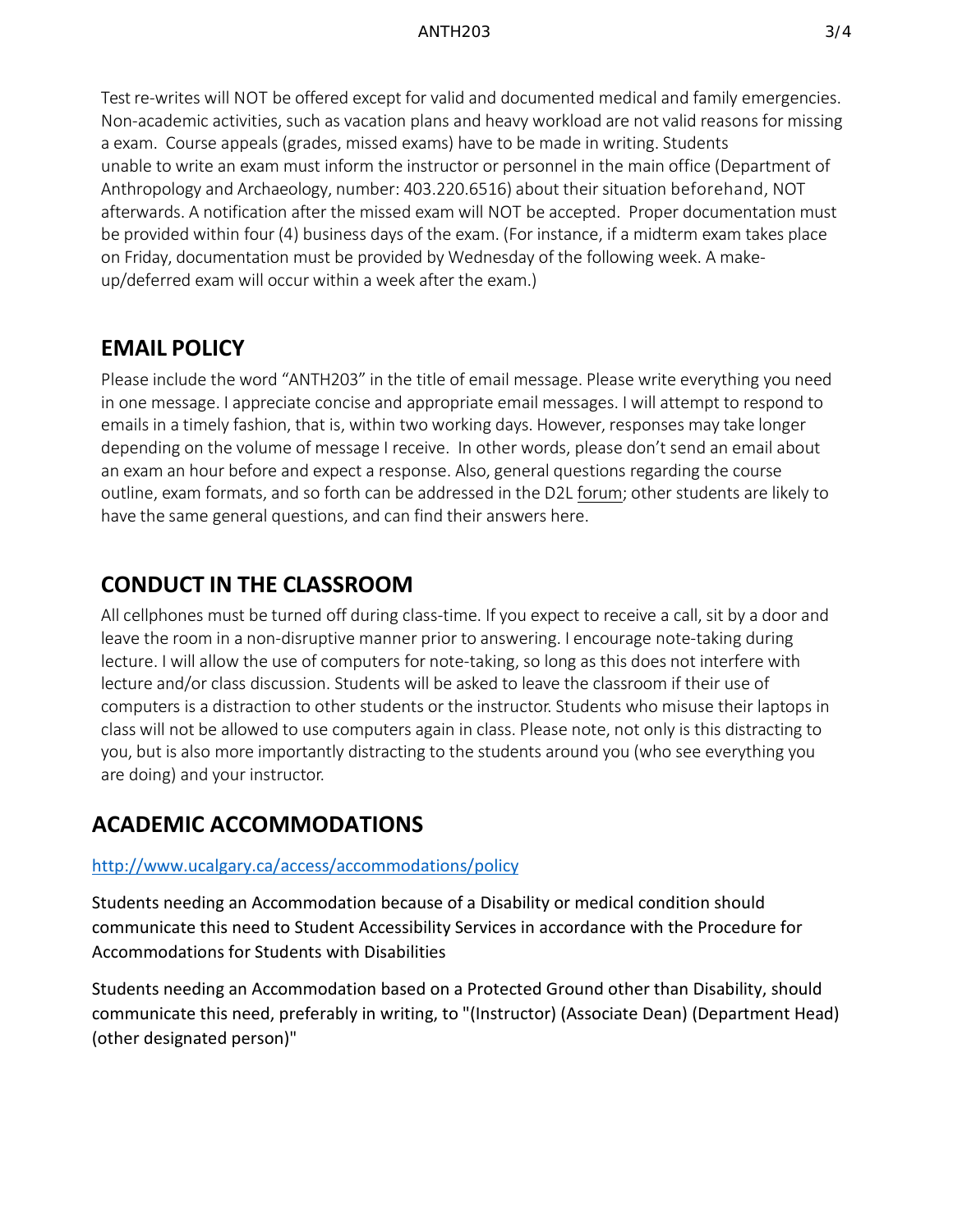### **ACADEMIC INTEGRITY**

Academic integrity is essential to the pursuit of learning and scholarship in a university, and to ensuring that a degree from the University of Calgary is a strong signal of each student's individual academic achievements. As a result, the University treats cases of cheating and plagiarism very seriously. For detailed information on what constitutes academic misconduct, please refer to the following link:<http://www.ucalgary.ca/pubs/calendar/current/k-2-1.html>

All suspected cases of academic dishonesty will be investigated following procedures outlined in the University Calendar. If you have questions or concerns about what constitutes appropriate academic behavior or appropriate research and citation methods, you are expected to seek out additional information on academic integrity from your instructor or from other institutional resources.

# **TEACHING EVALUATIONS / USRIS (Universal Student Ratings of Instruction)**

At the University of Calgary, feedback provided by students through the Universal Student Ratings of Instruction (USRI) survey provides valuable information to help with evaluating instruction, enhancing learning and teaching, and selecting courses. **Your responses make a difference, please participate!** Website: http://www.ucalgary.ca/usri/

**Writing Across the Curriculum:** Writing skills are not exclusive to English courses and, in fact, should cross all disciplines. The University supports the belief that throughout their University careers, students should be taught how to write well so that when they graduate their writing abilities will be far above the minimal standards required at entrance. Consistent with this belief, students are expected to do a substantial amount of writing in their University courses and, where appropriate, instructors can and may use writing and the grading thereof as a factor in the evaluation of student work. The services provided by the Writing Centre in the Effective Writing Office can be utilized by all undergraduate and graduate students who feel they require further assistance.

**Emergency Evacuation Assembly Points:** In the event of an emergency that requires evacuation, please refer to the following link to become familiar with the assembly points for the class:<http://www.ucalgary.ca/emergencyplan/assemblypoints>